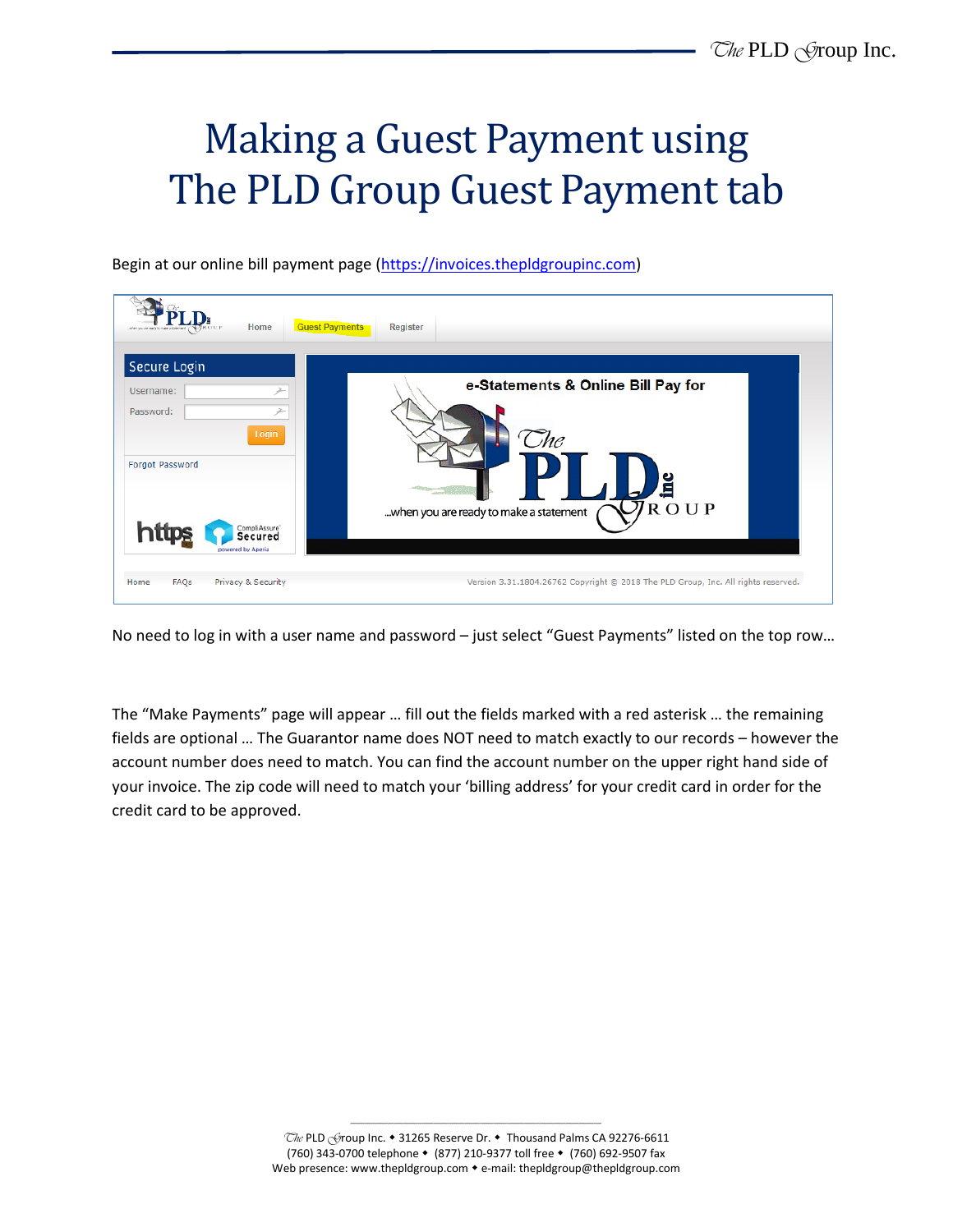| <b>Make Payments</b>                                                       |                             |                  |
|----------------------------------------------------------------------------|-----------------------------|------------------|
| <b>Billing Information</b>                                                 | <b>Payment Information</b>  | <b>Results</b>   |
| <b>Billing Information</b><br>Please enter your billing information below. |                             |                  |
| * Guarantor Name                                                           | Momma Bear                  | Rectangular Snip |
| * Address 1                                                                | 31-265 Reserve Dr           | ≁                |
| <b>Address 2</b>                                                           |                             | Z.               |
| * City                                                                     | <b>Thousand Palms</b>       | ≁                |
| * State                                                                    | CA                          | ⊁                |
| * Postal Code                                                              | 92276-6611                  | ≁                |
| * Phone                                                                    | 760 3430700                 | ≁                |
| * Email                                                                    | patti@thepIdgroup.com       | ≁                |
| <b>Invoice Number</b>                                                      |                             | ≠                |
| * Customer Account #                                                       | 123456789                   | ≠                |
| <b>Comment</b>                                                             | Making payment for Baby Bea |                  |
| Transaction Amount                                                         |                             |                  |
| <b>Comment</b>                                                             |                             |                  |
| 1.00<br><b>Amount To Pay</b>                                               |                             |                  |
|                                                                            |                             |                  |

Once completed with this page … select the 'next' button at the top of the page

The Make Payments Page will come up next … the only activity required is to choose the payment method … in this case 'credit card' ….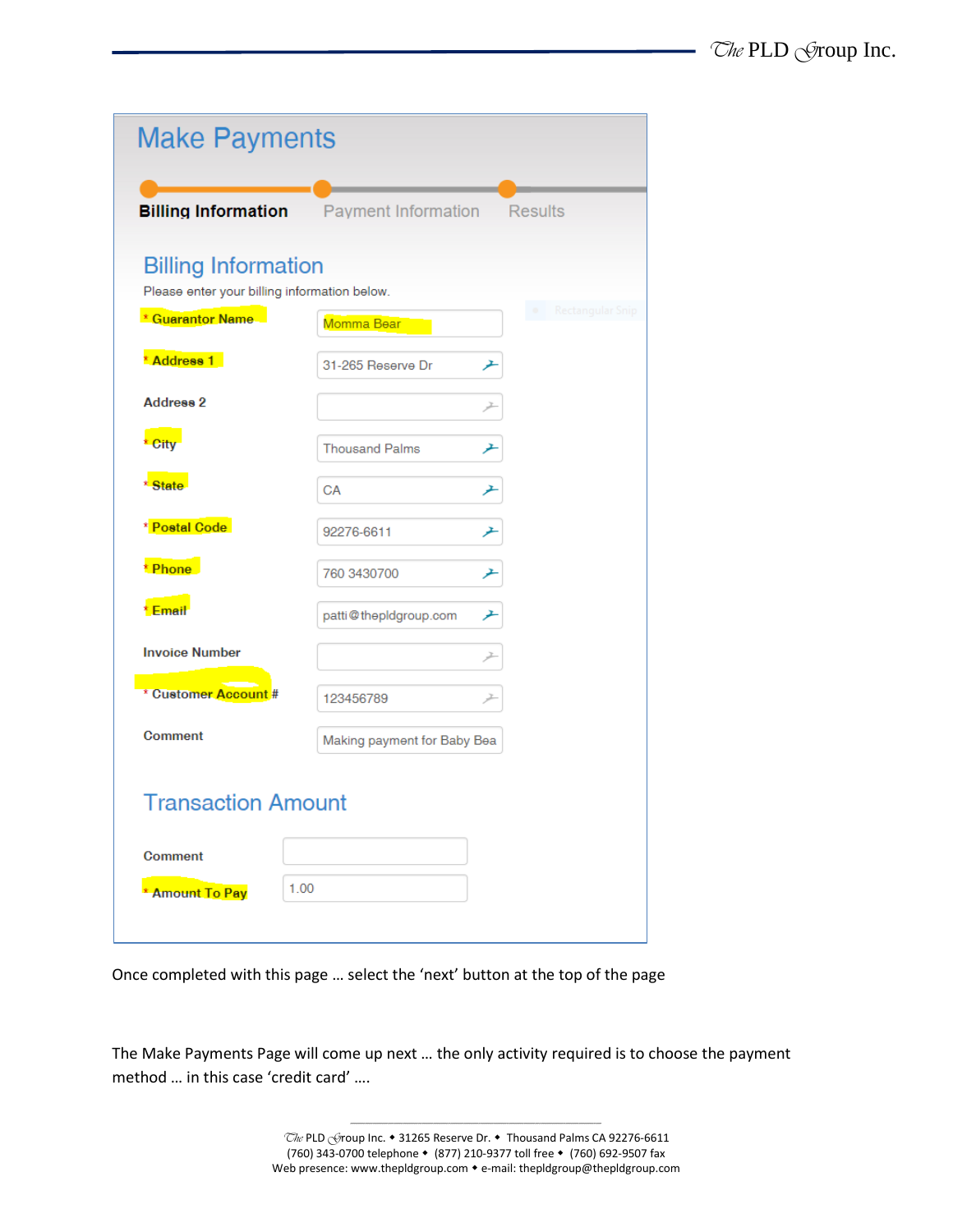

Once the Credit Card field is selected, a pop up screen will appear that is a secure transaction vehicle directly into the processing bank. Please note your credit card number, and/or expiration date is NOT shared with The PLD Group Inc.

|                    | COMODO                      | Online | Total:          | <b>Payment Amour</b>                            |
|--------------------|-----------------------------|--------|-----------------|-------------------------------------------------|
| Đr<br>s, CA 922    | 1233331212200344<br>01<br>▼ | 22     | ne Billpay Fee: | \$1.04                                          |
|                    |                             |        | ment Method:    | Credit Card                                     |
| Cancel<br>Security | Save                        |        |                 | tht © 2018 The PLD Group, Inc. All rig<br>reser |

Simply enter the credit card number (note this card number is not a real credit card number – it is only being used for display purposes) … select the expiration date on the next line choosing the drop down arrows … then select 'next' at the bottom of the screen

-------------------------------------------------------------------------------------------------------------------------------------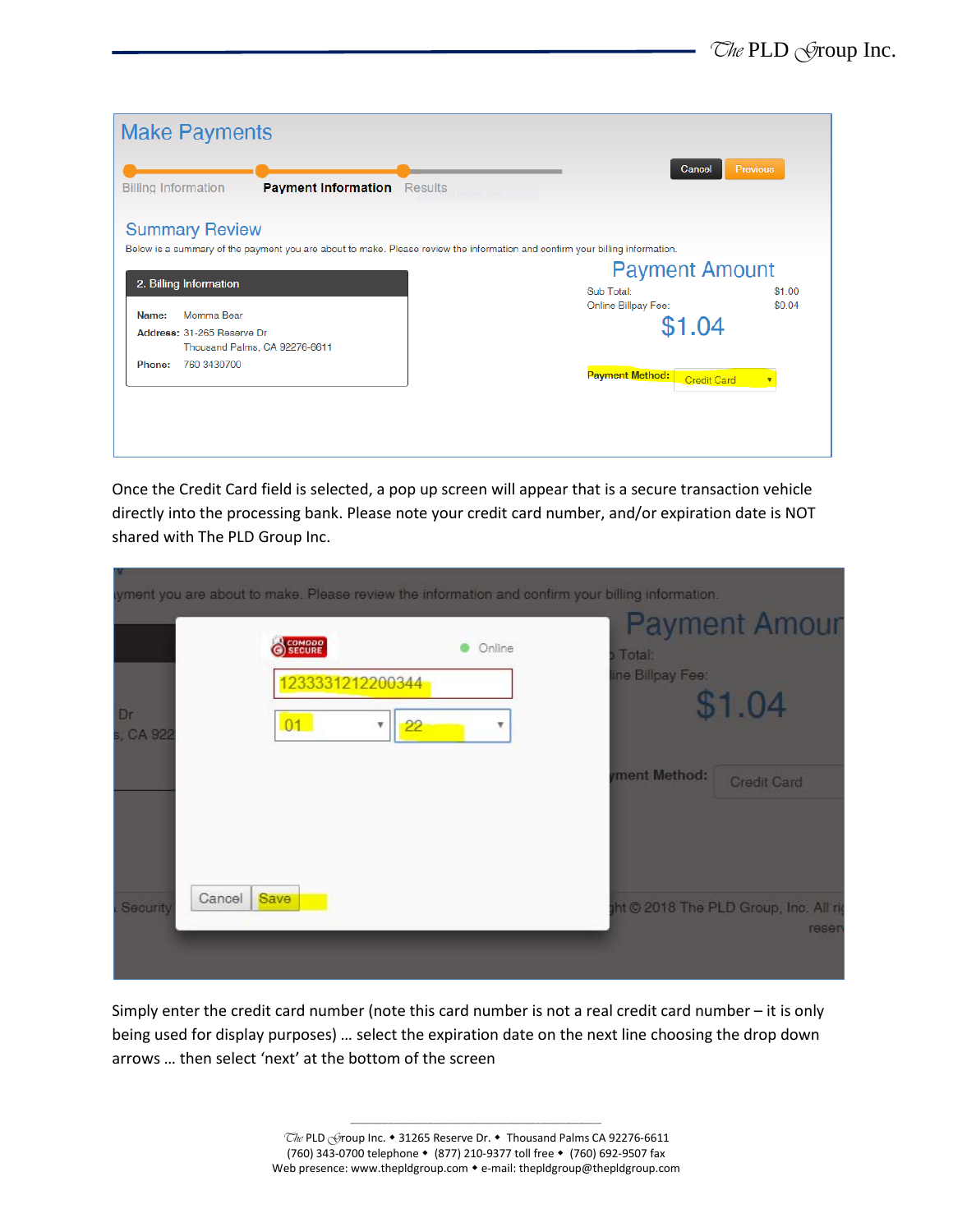| <b>Make Payments</b>                                                                                                                                  |                                   |                                     |                           |  |
|-------------------------------------------------------------------------------------------------------------------------------------------------------|-----------------------------------|-------------------------------------|---------------------------|--|
| <b>Billing Information</b><br><b>Payment Information</b> Results <b>Reserves Section guilar Snip</b>                                                  |                                   | Cancel                              | Previous                  |  |
| <b>Summary Review</b><br>Below is a summary of the payment you are about to make. Please review the information and confirm your billing information. |                                   |                                     |                           |  |
| 2. Billing Information                                                                                                                                | Sub Total:<br>Online Billpay Fee: | <b>Payment Amount</b>               | \$1.00<br>\$0.04          |  |
| Momma Bear<br>Name:<br>Address: 31-265 Reserve Dr<br>Thousand Palms, CA 92276-6611                                                                    |                                   | \$1.04                              |                           |  |
| 760 3430700<br>Phone:                                                                                                                                 | <b>Payment Method:</b>            | <b>Credit Card</b>                  | $\boldsymbol{\mathrm{v}}$ |  |
|                                                                                                                                                       | Masked Account<br>Number:         | Card ending with<br>0344<br>Pay Now |                           |  |

After a brief moment the pop up page will disappear and the Make Payment page will now illustrate the cards' last 4 numbers and a button marked 'Pay Now' … select the button

| <b>Make Payments</b>                         |                                              |                                                                         |           |
|----------------------------------------------|----------------------------------------------|-------------------------------------------------------------------------|-----------|
|                                              | Billing Information  Payment Information     | <b>Results</b> trangular Snip                                           | Done      |
| <b>APPROVED</b>                              |                                              |                                                                         |           |
| Status:<br>Reference Number: FA-43-911-16733 | <b>APPROVED</b>                              |                                                                         |           |
| <b>Payment Date:</b>                         | 7/15/2018                                    |                                                                         |           |
| Paid By:                                     | Momma Bear                                   |                                                                         |           |
| Address:                                     | 31265 Reserve Dr<br>Thousand Palms, CA 92270 |                                                                         |           |
| <b>Payment Method:</b>                       | <b>MasterCard</b>                            |                                                                         |           |
| <b>Amount Paid:</b>                          | \$1.04                                       |                                                                         |           |
| FAQs<br>Home                                 | Privacy & Security                           |                                                                         |           |
|                                              |                                              | Version 1.31.1804.26758 Copyright © 2018 The PLD Group, Inc. All rights | reserved. |